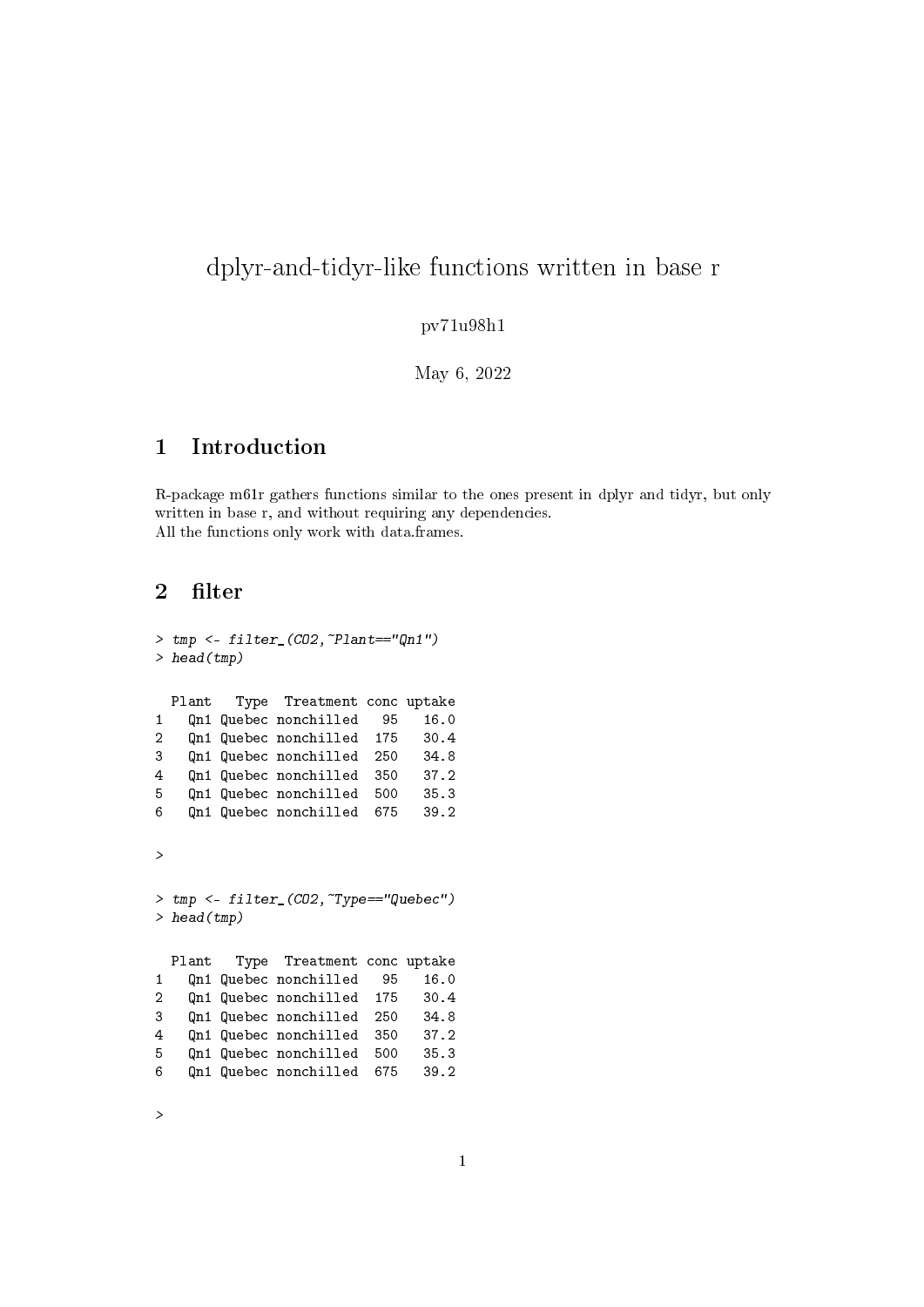## 3 select

```
> tmp <- select_(CO2,~Type)
> head(tmp)
   Type
1 Quebec
2 Quebec
3 Quebec
4 Quebec
5 Quebec
6 Quebec
>
> tmp <- select_(CO2,~c(Plant,Type))
> head(tmp)
 Plant Type
1 Qn1 Quebec
2 Qn1 Quebec
3 Qn1 Quebec
4 Qn1 Quebec
5 Qn1 Quebec
6 Qn1 Quebec
>
> tmp <- select_(CO2,~-Type)
> head(tmp)
 Plant Treatment conc uptake
1 Qn1 nonchilled 95 16.0
2 Qn1 nonchilled 175 30.4
3 Qn1 nonchilled 250 34.8
4 Qn1 nonchilled 350 37.2
5 Qn1 nonchilled 500 35.3
6 Qn1 nonchilled 675 39.2
>
> tmp <- select_(CO2,variable=~-(Plant:Treatment))
> head(tmp)
 conc uptake
1 95 16.0
```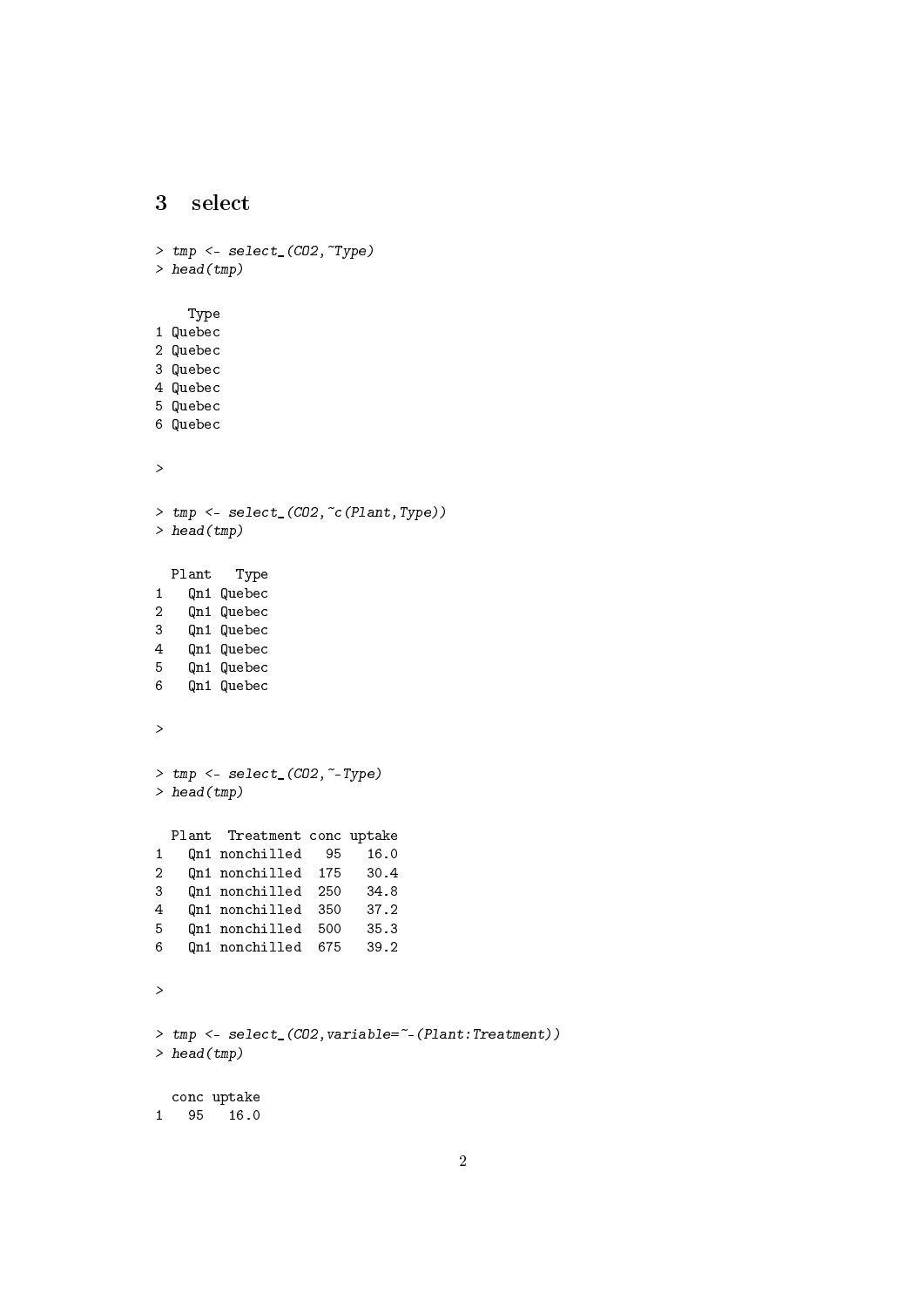| 2 | 175 | 30.4 |
|---|-----|------|
| 3 | 250 | 34.8 |
| 4 | 350 | 37.2 |
| 5 | 500 | 35.3 |
| 6 | 675 | 39.2 |
|   |     |      |

>

## 4 mutate/transmutate

```
> tmp <- mutate_(CO2,z=~conc/uptake)
> head(tmp)
 Plant Type Treatment conc uptake z
1 Qn1 Quebec nonchilled 95 16.0 5.937500
2 Qn1 Quebec nonchilled 175 30.4 5.756579
3 Qn1 Quebec nonchilled 250 34.8 7.183908
4 Qn1 Quebec nonchilled 350 37.2 9.408602
5 Qn1 Quebec nonchilled 500 35.3 14.164306
6 Qn1 Quebec nonchilled 675 39.2 17.219388
\ddot{\phantom{1}}> tmp <- mutate_(CO2,mean=~mean(uptake))
> head(tmp)
 Plant Type Treatment conc uptake mean
1 Qn1 Quebec nonchilled 95 16.0 NA
2 Qn1 Quebec nonchilled 175 30.4 NA
3 Qn1 Quebec nonchilled 250 34.8 NA
4 Qn1 Quebec nonchilled 350 37.2 NA
5 Qn1 Quebec nonchilled 500 35.3 NA
6 Qn1 Quebec nonchilled 675 39.2 NA
>
> tmp <- mutate_(C02, z1="sup> = "uptake/conc, y="conc/100)> head(tmp)
 Plant Type Treatment conc uptake z1 y
1 Qn1 Quebec nonchilled 95 16.0 0.16842105 0.95
2 Qn1 Quebec nonchilled 175 30.4 0.17371429 1.75
3 Qn1 Quebec nonchilled 250 34.8 0.13920000 2.50
4 Qn1 Quebec nonchilled 350 37.2 0.10628571 3.50
5 Qn1 Quebec nonchilled 500 35.3 0.07060000 5.00
6 Qn1 Quebec nonchilled 675
```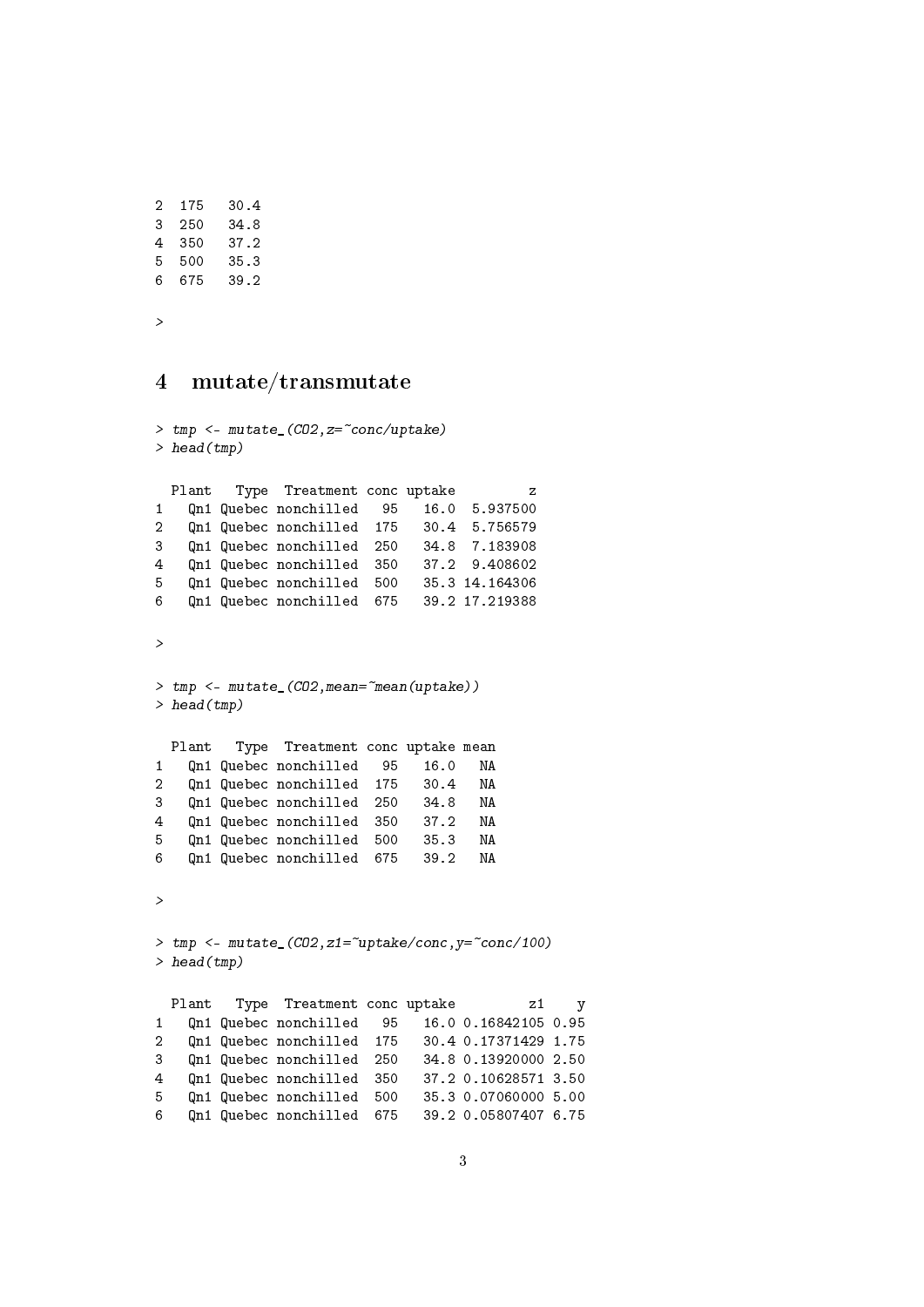```
>
> tmp \leftarrow transmutate_{(CO2, Z2=^{\sim}uptake/conc, y2=^{\sim}conc/100)> head(tmp)
         z2 y2
1 0.16842105 0.95
2 0.17371429 1.75
3 0.13920000 2.50
4 0.10628571 3.50
5 0.07060000 5.00
6 0.05807407 6.75
>
5 summarise
> tmp <- summarise_(CO2, mean="mean(uptake), sd="sd(uptake))
> tmp
     mean sd
1 27.2131 10.81441
>
> tmp <- summarise_(CO2, group="c(Type,Treatment),mean="mean(uptake),sd="sd(uptake))
> tmp
         Type Treatment mean sd
1 Quebec nonchilled 35.33333 9.596371
2 Quebec chilled 25.95238 7.402136
3 Mississippi nonchilled 31.75238 9.644823
              4 Mississippi chilled 15.81429 4.058976
>
```
## 6 arrange/desange

```
> tmp <- arrange_(CO2,~c(conc))
> head(tmp)
 Plant Type Treatment conc uptake
1 Qn1 Quebec nonchilled 95 16.0
```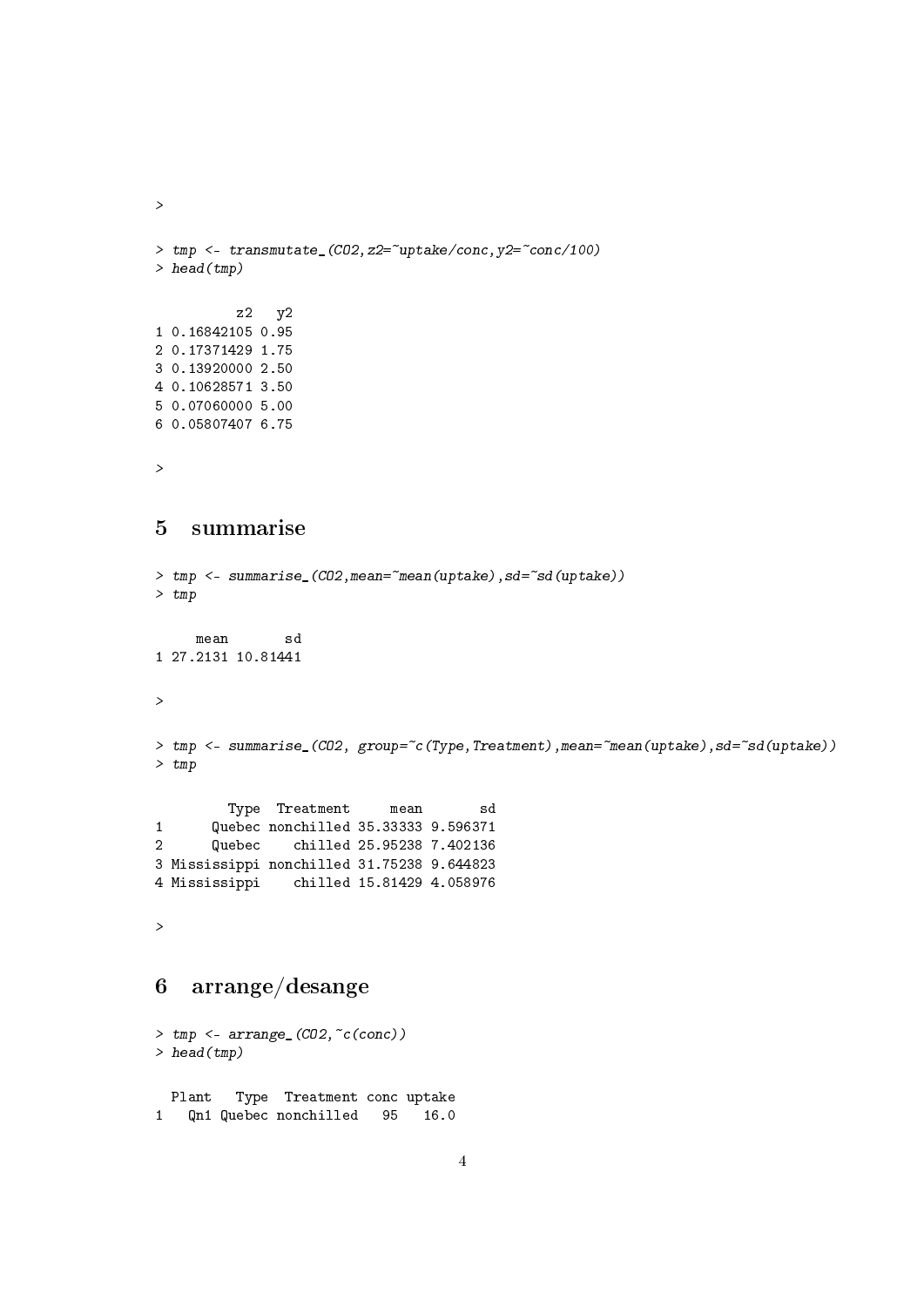```
2 Qn2 Quebec nonchilled 95 13.6
3 Qn3 Quebec nonchilled 95 16.2
4 Qc1 Quebec chilled 95 14.2
5 Qc2 Quebec chilled 95 9.3
6 Qc3 Quebec chilled 95 15.1
>
> tmp <- arrange_(CO2,~c(Treatment,conc,uptake))
> head(tmp)
 Plant Type Treatment conc uptake
1 Mn1 Mississippi nonchilled 95 10.6
2 Mn3 Mississippi nonchilled 95 11.3
3 Mn2 Mississippi nonchilled 95 12.0
4 Qn2 Quebec nonchilled 95 13.6
5 Qn1 Quebec nonchilled 95 16.0
6 Qn3 Quebec nonchilled 95 16.2
\rightarrow> tmp <- desange_(CO2,~c(Treatment,conc,uptake))
> head(tmp)
 Plant Type Treatment conc uptake
1 Qc2 Quebec chilled 1000 42.4
2 Qc3 Quebec chilled 1000 41.4
          Quebec chilled 1000
4 Mc1 Mississippi chilled 1000 21.9
5 Mc3 Mississippi chilled 1000 19.9
6 Mc2 Mississippi chilled 1000 14.4
>
7 join
> authors <- data.frame(
+ surname = I(c("Tukey", "Venables", "Tierney", "Ripley", "McNeil")),
+ nationality = c("US", "Australia", "US", "UK", "Australia"),
+ deceased = c("yes", rep("no", 4)))
> books <- data.frame(
+ name = I(c("Tukey", "Venables", "Tierney","Ripley",
+ "Ripley", "McNeil", "R Core")),
+ title = c("Exploratory Data Analysis",
+ "Modern Applied Statistics ...",
```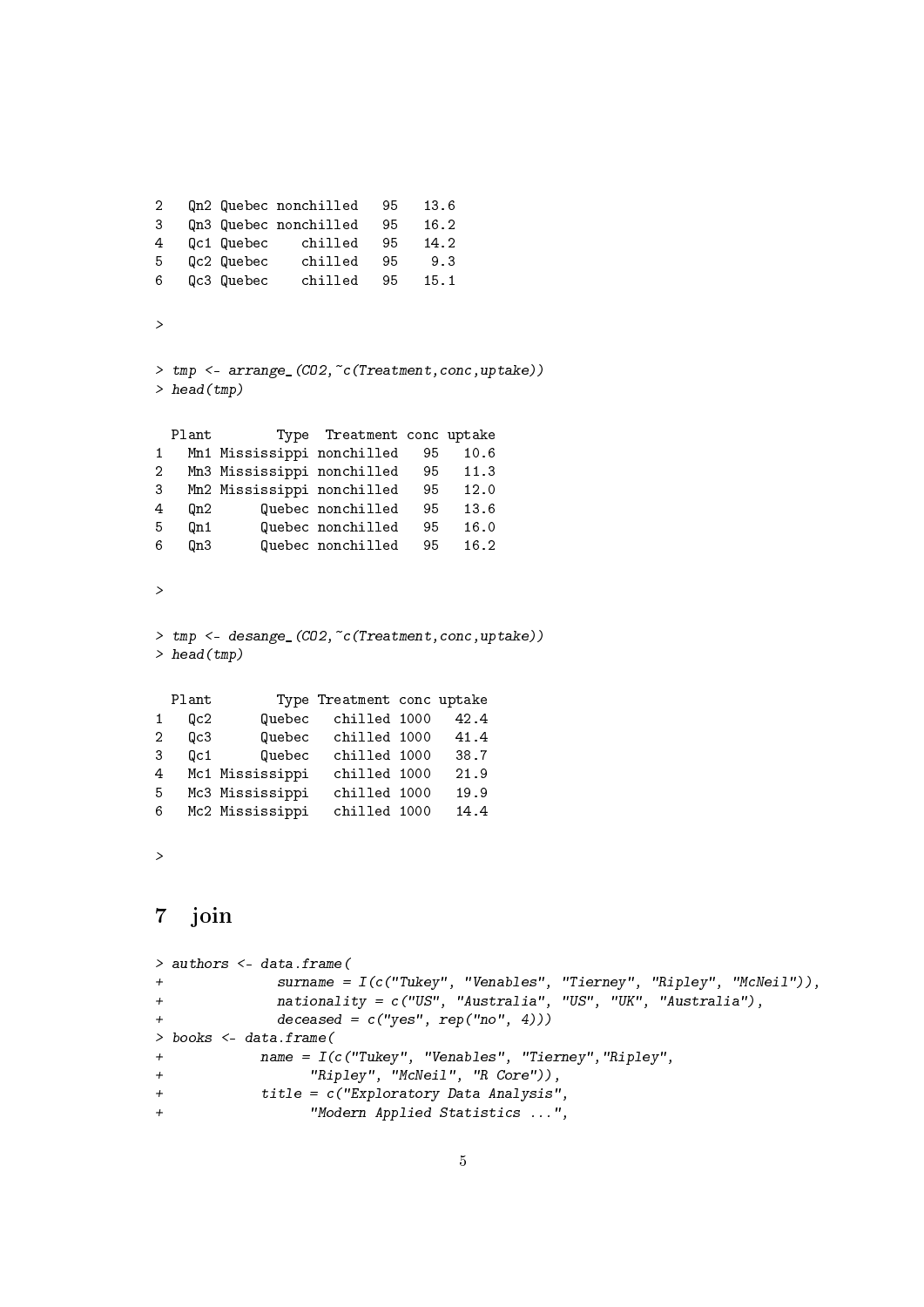```
+ "LISP-STAT",
+ "Spatial Statistics", "Stochastic Simulation",
+ "Interactive Data Analysis",
+ "An Introduction to R"),
+ other.author = c(NA, "Ripley", NA, NA, NA, NA,"Venables & Smith"))
```
### 7.1 inner join

```
> authors <- data.frame(
+ surname = I(c("Tukey", "Venables", "Tierney", "Ripley", "McNeil")),
+ nationality = c("US", "Australia", "US", "UK", "Australia"),
+ deceased = c("yes", rep("no", 4)))
> books <- data.frame(
+ name = I(c("Tukey", "Venables", "Tierney","Ripley",
+ "Ripley", "McNeil", "R Core")),
+ title = c("Exploratory Data Analysis",
+ "Modern Applied Statistics ...",
+ "LISP-STAT",
+ "Spatial Statistics", "Stochastic Simulation",
+ "Interactive Data Analysis",
+ "An Introduction to R"),
           other.author = c(NA, "Ripley", NA, NA, NA, "Venables & Smith"))> tmp \leftarrow inner\_join_ (authors, books, by. x = "surname", by y = "name")> tmp
```

|                |             | surname nationality deceased |     |                              | title other.author |
|----------------|-------------|------------------------------|-----|------------------------------|--------------------|
| $\mathbf{1}$   | McNeil      | Australia                    | no  | Interactive Data Analysis    | $<$ NA $>$         |
| $\overline{2}$ | Ripley      | UK                           | no  | Spatial Statistics           | $<$ NA $>$         |
| 3 <sup>1</sup> | Ripley      | UK                           | no  | Stochastic Simulation        | $<$ NA $>$         |
|                | 4 Tierney   | US                           | no  | LISP-STAT                    | $<$ NA $>$         |
|                | 5.<br>Tukey | US                           | ves | Exploratory Data Analysis    | $<$ NA $>$         |
|                | 6 Venables  | Australia                    |     | no Modern Applied Statistics | Ripley             |

>

## 7.2 left join

```
> authors <- data.frame(
+ surname = I(c("Tukey", "Venables", "Tierney", "Ripley", "McNeil")),
+ nationality = c("US", "Australia", "US", "UK", "Australia"),
+ deceased = c("yes", rep("no", 4)))> books <- data.frame(
+ name = I(c("Tukey", "Venables", "Tierney","Ripley",
+ "Ripley", "McNeil", "R Core")),
+ title = c("Exploratory Data Analysis",
+ "Modern Applied Statistics ...",
+ "LISP-STAT",
```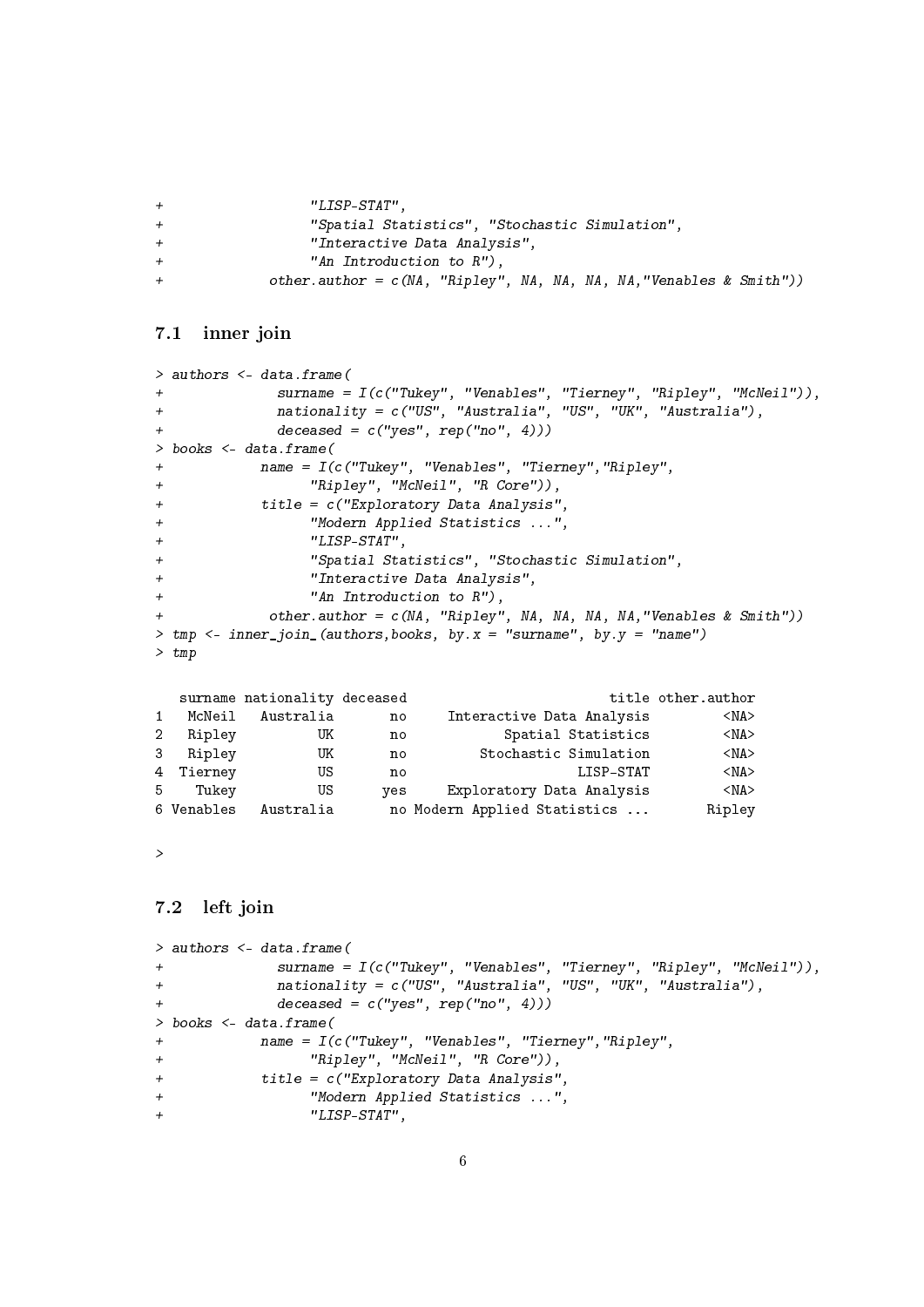```
+ "Spatial Statistics", "Stochastic Simulation",
+ "Interactive Data Analysis",
+ "An Introduction to R"),
+ other.author = c(NA, "Ripley", NA, NA, NA, NA,"Venables & Smith"))
> tmp \leq left_join_(authors, books, by.x = "surname", by.y = "name")
> tmp
```

|                |            | surname nationality deceased |     |                              | title other.author |
|----------------|------------|------------------------------|-----|------------------------------|--------------------|
| $\mathbf{1}$   | McNeil     | Australia                    | no  | Interactive Data Analysis    | $<$ NA $>$         |
| 2 <sup>1</sup> | Ripley     | UK                           | no  | Spatial Statistics           | $<$ NA $>$         |
| 3              | Ripley     | UK                           | no  | Stochastic Simulation        | $<$ NA $>$         |
|                | 4 Tierney  | US                           | no  | LISP-STAT                    | $<$ NA $>$         |
|                | 5 Tukey    | US                           | ves | Exploratory Data Analysis    | $<$ NA $>$         |
|                | 6 Venables | Australia                    |     | no Modern Applied Statistics | Ripley             |

>

#### 7.3 right join

```
> authors <- data.frame(
+ surname = I(c("Tukey", "Venables", "Tierney", "Ripley", "McNeil")),
+ nationality = c("US", "Australia", "US", "UK", "Australia"),
+ deceased = c("yes", rep("no", 4)))
> books <- data.frame(
+ name = I(c("Tukey", "Venables", "Tierney","Ripley",
+ "Ripley", "McNeil", "R Core")),
+ title = c("Exploratory Data Analysis",
+ "Modern Applied Statistics ...",
+ "LISP-STAT",
+ "Spatial Statistics", "Stochastic Simulation",
+ "Interactive Data Analysis",
+ "An Introduction to R"),
+ other.author = c(NA, "Ripley", NA, NA, NA, NA,"Venables & Smith"))
> tmp \leftarrow right\_join_ (authors, books, by.x = "surname", by.y = "name")> tmp
```

|                |            | surname nationality deceased |            | title                                 | other.author |
|----------------|------------|------------------------------|------------|---------------------------------------|--------------|
| 1              | McNeil     | Australia                    | no         | Interactive Data Analysis             | $<$ NA $>$   |
| $\overline{2}$ | R Core     | $<$ NA $>$                   | $<$ NA $>$ | An Introduction to R Venables & Smith |              |
| 3              | Ripley     | UK                           | no         | Spatial Statistics                    | $<$ NA $>$   |
| 4              | Ripley     | UK                           | no         | Stochastic Simulation                 | $<$ NA $>$   |
|                | 5 Tierney  | US                           | no         | LISP-STAT                             | $<$ NA $>$   |
| -6             | Tukev      | US                           | ves        | Exploratory Data Analysis             | $<$ NA $>$   |
|                | 7 Venables | Australia                    |            | no Modern Applied Statistics          | Ripley       |

>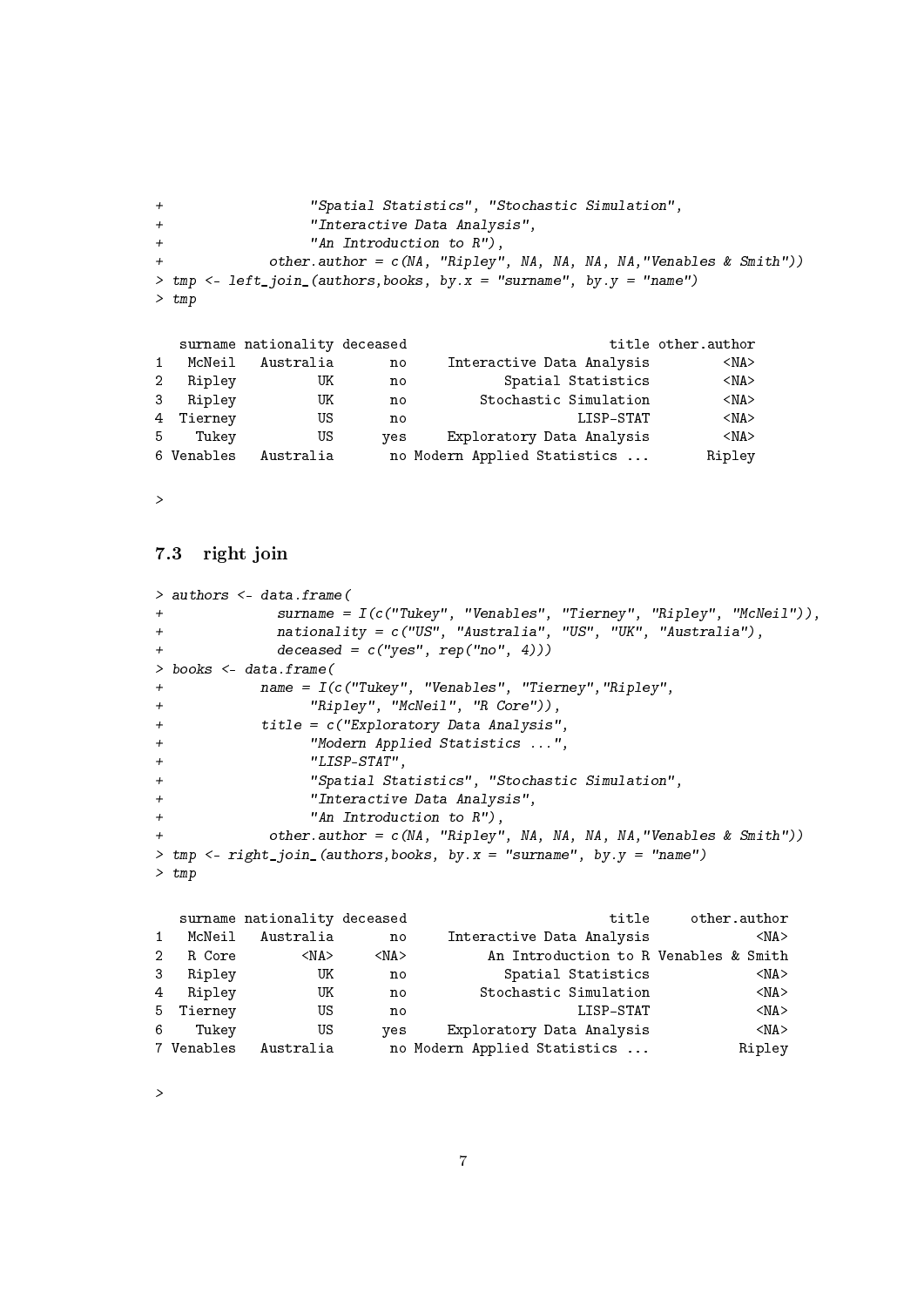#### 7.4 full join

```
> authors <- data.frame(
+ surname = I(c("Tukey", "Venables", "Tierney", "Ripley", "McNeil")),
+ nationality = c("US", "Australia", "US", "UK", "Australia"),
+ deceased = c("yes", rep("no", 4)))> books <- data.frame(
+ name = I(c("Tukey", "Venables", "Tierney","Ripley",
+ "Ripley", "McNeil", "R Core")),
+ title = c("Exploratory Data Analysis",
+ "Modern Applied Statistics ...",
+ "LISP-STAT",
               "Spatial Statistics", "Stochastic Simulation",
+ "Interactive Data Analysis",
+ "An Introduction to R"),
          other.author = c(NA, 'Ripley', NA, NA, NA, 'Wenables & Smith'))
> tmp \le full_join_(authors, books, by.x = "surname", by.y = "name")
> tmp
  surname nationality deceased title other.author
1 McNeil Australia no Interactive Data Analysis <NA>
2 R Core <NA> <NA> An Introduction to R Venables & Smith
3 Ripley UK no Spatial Statistics <NA><br>4 Ripley UK no Stochastic Simulation <NA>
4 Ripley UK no Stochastic Simulation <NA><br>5 Tierney US no LISP-STAT <NA>
5 Tierney US no LISP-STAT <NA>
6 Tukey US yes Exploratory Data Analysis <NA>
7 Venables Australia no Modern Applied Statistics ... Ripley
```
>

#### 7.5 semi join

```
> authors <- data.frame(
+ surname = I(c("Tukey", "Venables", "Tierney", "Ripley", "McNeil")),
+ nationality = c("US", "Australia", "US", "UK", "Australia"),
+ deceased = c("yes", rep("no", 4)))> books <- data.frame(
+ name = I(c("Tukey", "Venables", "Tierney","Ripley",
+ "Ripley", "McNeil", "R Core")),
+ title = c("Exploratory Data Analysis",
+ "Modern Applied Statistics ...",
+ "LISP-STAT",
+ "Spatial Statistics", "Stochastic Simulation",
+ "Interactive Data Analysis",
+ "An Introduction to R"),
           other.author = c(NA, "Ripley", NA, NA, NA, NA," Venables & Smith"))
> tmp \leq semi_join_(authors, books, by.x = "surname", by.y = "name")
> tmp
```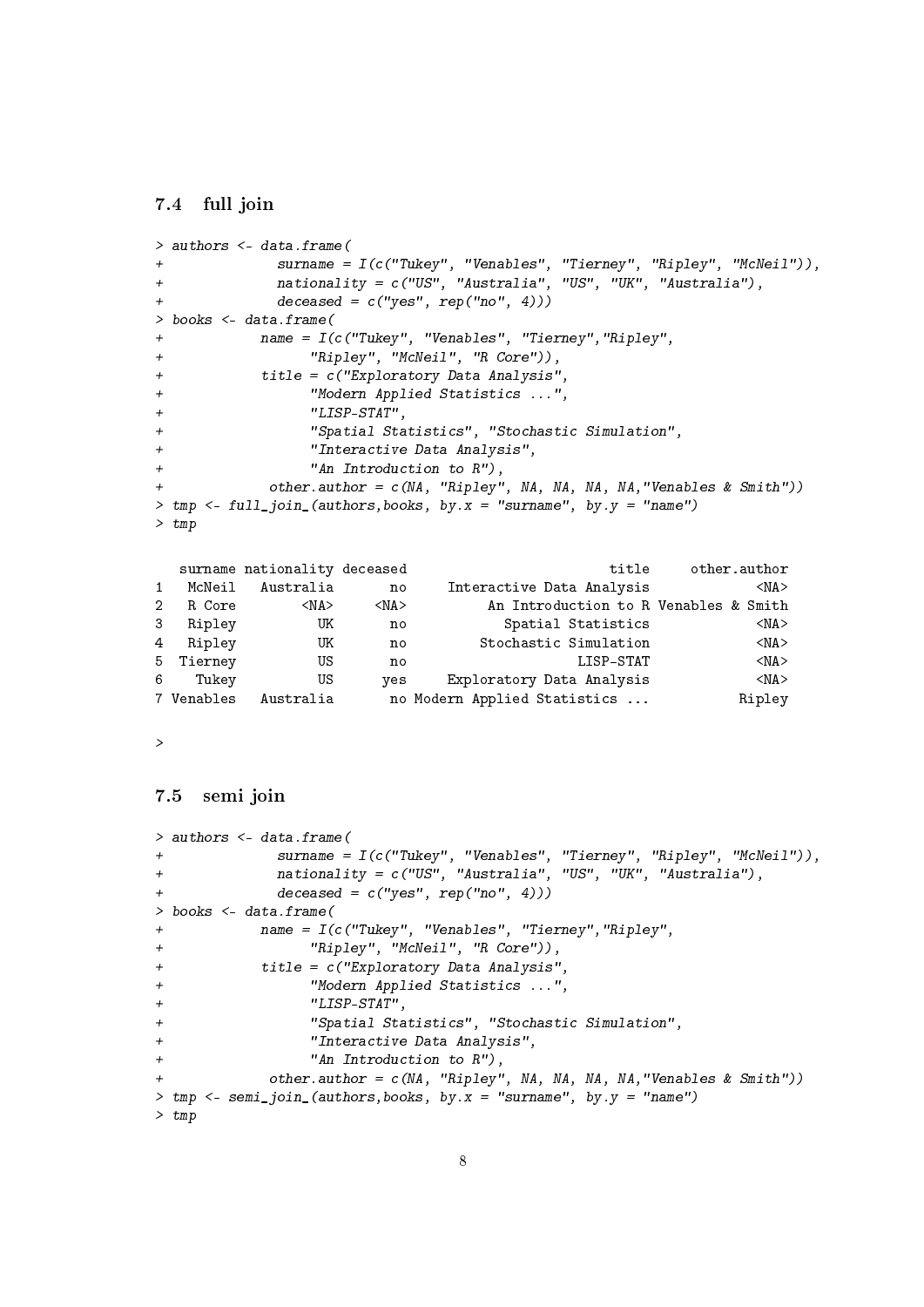```
surname nationality deceased
1 Tukey US yes
2 Venables Australia no
3 Tierney US no
4 Ripley UK no
5 McNeil Australia no
```
>

#### 7.6 anti join

```
> authors <- data.frame(
+ surname = I(c("Tukey", "Venables", "Tierney", "Ripley", "McNeil")),
+ nationality = c("US", "Australia", "US", "UK", "Australia"),
+ deceased = c("yes", rep("no", 4)))> books <- data.frame(
+ name = I(c("Tukey", "Venables", "Tierney","Ripley",
+ "Ripley", "McNeil", "R Core")),
+ title = c("Exploratory Data Analysis",
+ "Modern Applied Statistics ...",
+ "LISP-STAT",
+ "Spatial Statistics", "Stochastic Simulation",
                "Interactive Data Analysis",
+ "An Introduction to R"),
+ other.author = c(NA, "Ripley", NA, NA, NA, NA,"Venables & Smith"))
> tmp <- anti_join_(authors,books, by.x = "surname", by.y = "name")
> tmp
[1] surname nationality deceased
<0 rows> (or 0-length row.names)
> tmp <- anti_join_(books,authors, by.x = "name", by.y = "surname")
> tmp
   name title other.author
7 R Core An Introduction to R Venables & Smith
>
8 reshape: merge/spread
8.1 merge
> df3 <- data.frame(id = 1:4,
+ \text{age} = c(40.50.60.50),
```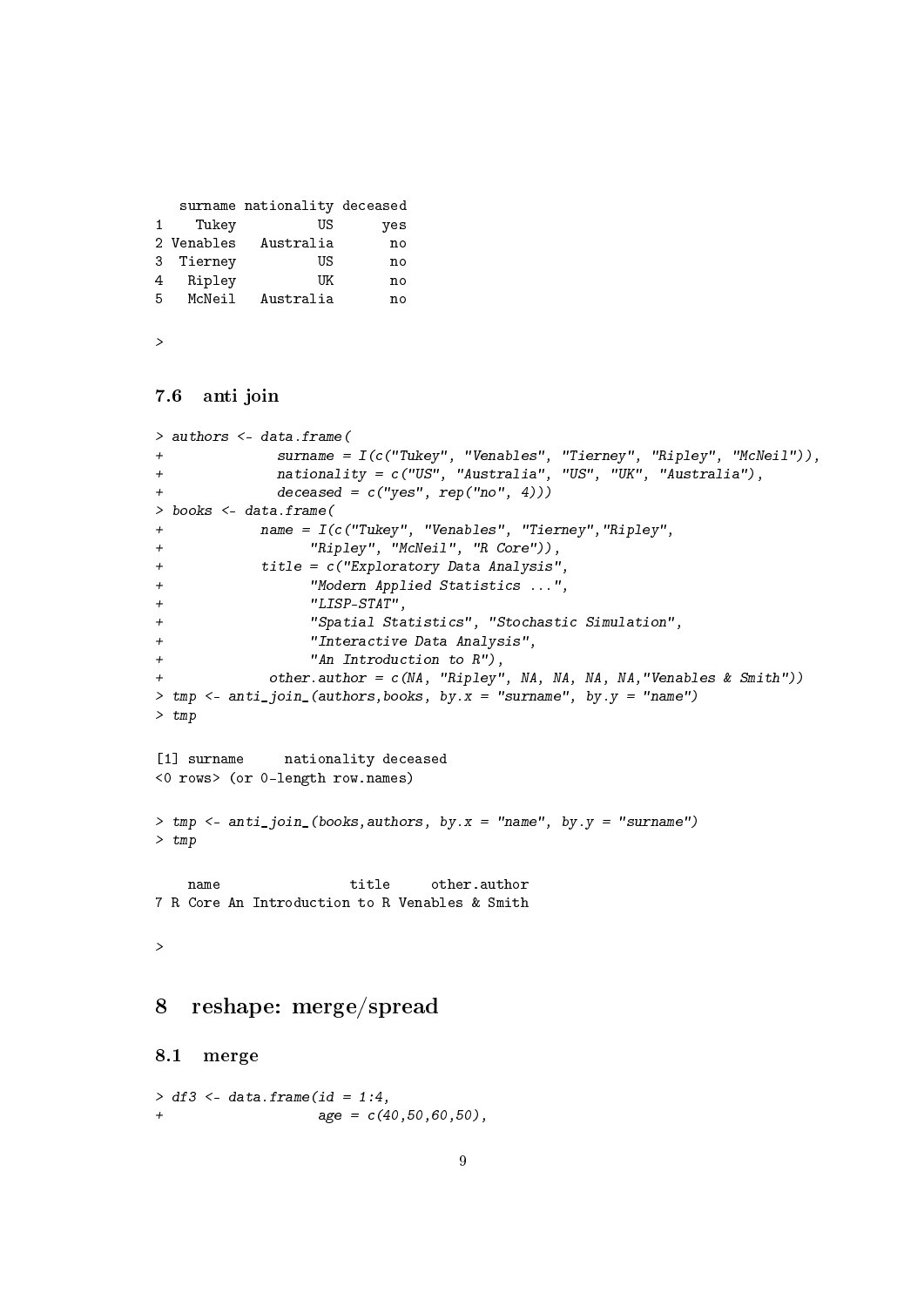```
+ \text{dose.a1} = c(1,2,1,2),+ \text{dose.a2} = c(2,1,2,1),+ dose.a14 = c(3,3,3,3)> df3
 id age dose.a1 dose.a2 dose.a14
1 1 40 1 2 3
2 2 50 2 1 3
3 3 60 1 2 3
4 4 50 2 1 3
> gather_(df3,pivot = c("id","age"))
  id age parameters values
1 1 40 dose.a1 1<br>2 2 50 dose.a1 2
2 2 50 dose.a1 2
3 3 60 dose.a1 1
4 4 50 dose.a1 2
5 1 40 dose.a2 2
6 2 50 dose.a2 1
7 3 60 dose.a2 2
8  4  50  dose.a2  1<br>9  1  40  dose.a14  3
9 1 40 dose.a14 3
10 2 50 dose.a14 3
11 3 60 dose.a14 3
12 4 50 dose.a14 3
>
8.2 spread
> df3 <- data.frame(id = 1:4,
+ age = c(40, 50, 60, 50),
+ \text{dose.a1} = c(1,2,1,2),+ dose.a2 = c(2,1,2,1),+ \cos \theta \cdot a14 = c(3,3,3,3)> df3
 id age dose.a1 dose.a2 dose.a14
1 1 40 1 2 3
2 2 50 2 1 3
3 3 60 1 2 3
4 4 50 2 1 3
> gather_(df3,pivot = c("id","age"))
```